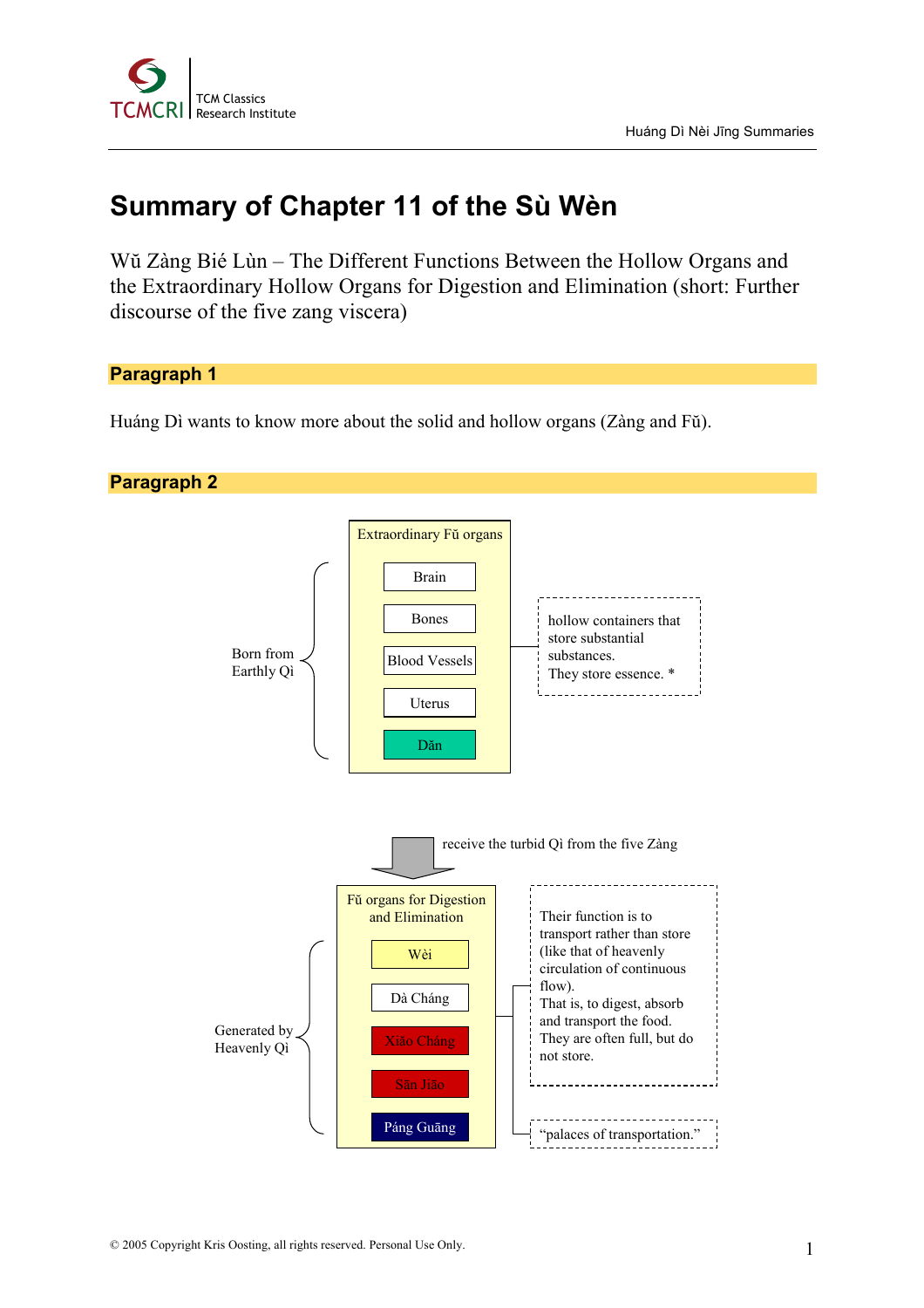

The rectum/anus\*\* is the  $6<sup>th</sup>$  hollow organ and works by eliminating, so that waste does not become stored in the body.

The five Zàng are filled, but never full.

#### **Notes:**

\* Wu [2] Chinese text does not say if this essence is Jīng. Chinese text: "jiē cáng yú yīn ér xiàng yú dì": "all store in Yīn and shape in earth"

\*\* Maoshing Ni [4: 46] writes "hunmen, which is the rectum."

Wu [2] writes "The anus, which is supposed to be the  $6<sup>th</sup>$  hollow organ also has a function of preventing the dross to remain in the body long." Wu [2] writes in the Chinese text Pò mén  $(\hat{H}(\hat{H}))$ . That is, the gate of the Inferior Spirit, which is indeed the anus. Húnmén (魂门), the gate of the Soul, the rectum. In Sù Wèn 11, the anus is the correct

translation.

Pò leaves the body through the anus when a person dies. Pò is the bond with your ancestors.

## **Paragraph 3**

*"From palpating the pulse at the radial position, how can one know the subtleties and conditions of the five Zàng organs?"*

Wèi (Stomach) = sea of water and source of six Fŭ. All the five tastes (foodstuff) enter the mouth and are stored in the stomach.

The Pí digests and transports it to nourish Xuè and Qì of the Zàng organs.

The radial pulse belongs to Shŏu Tàiyīn Fèi Jīng, and is dominating all the pulses. All Qì of Zàng Fŭ come from Wèi, and their variations are reflected in the radial pulse.

The five smells (foul, scorched, sweet, stink, rancid) enter the nose and are stored in Xīn and Fèi\*. These are really the five Qì of environmental energy that we breathe in. If illness occurs in Xīn or Fèi, it will manifest in the nose.

When one treats a disease, then:

- first know stool and urine conditions,
- differentiate the pulse patterns,
- observe accurately the patient's emotional, psychological, and spiritual states and other physical manifestations.

#### **Notes:**

\* Wu [2] does not mention 'heart' in his English translation, but its character is in the Chinese text. Maoshing Ni [4] does.